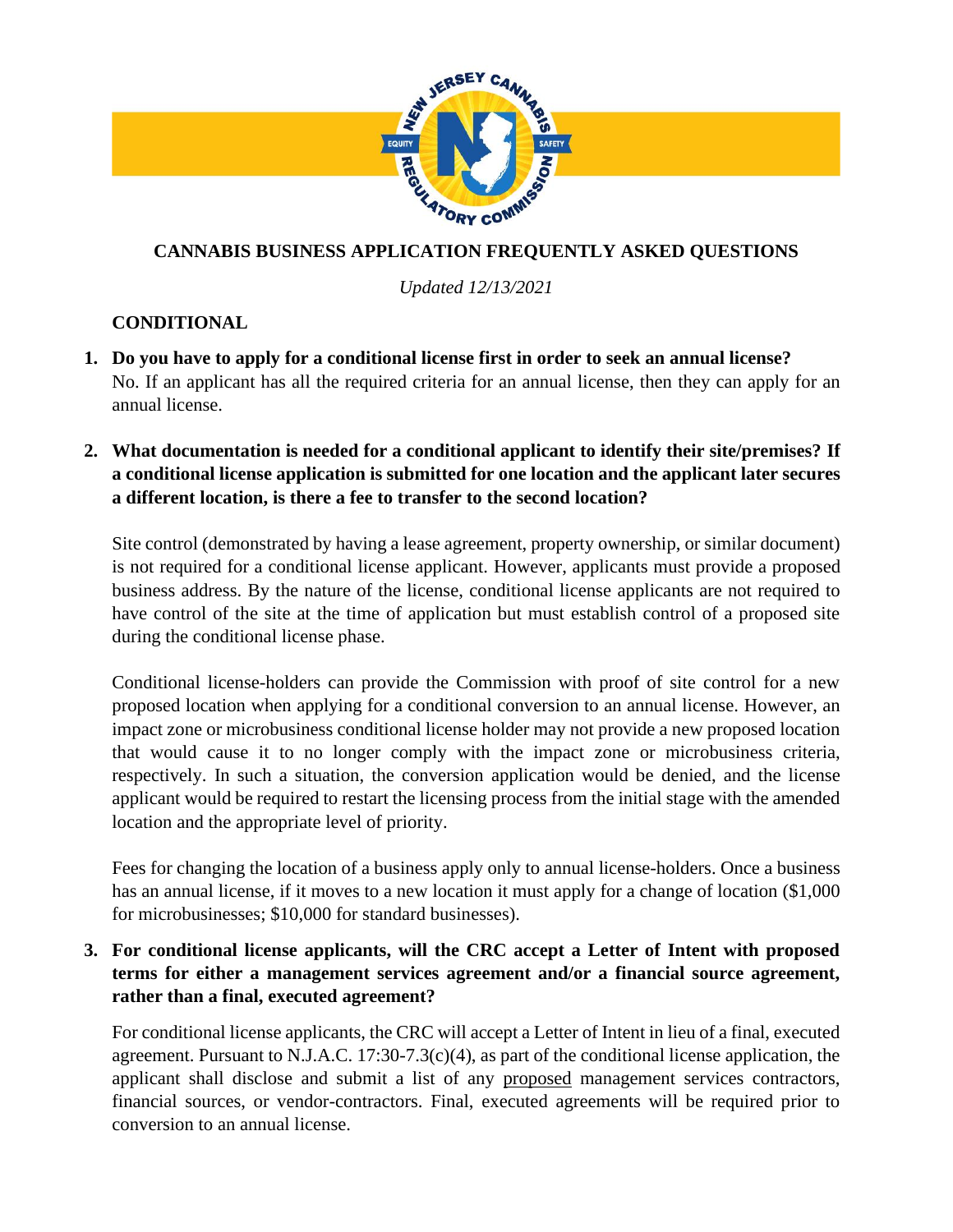

## **MICROBUSINESSES**

## **4. Can a business still be qualified as a microbusiness if it has more than 2,500 square feet of space that is set aside for future expansion into standard business?**

Yes. A microbusiness must stick to the 2,500 square feet restrictions established by the CREAMM Act and CRC regulations. Microbusinesses must have their entire physical plant (the spaces, equipment, and infrastructure directly utilized by a cannabis business, within the premises, for cultivation, manufacturing, wholesaling, distributing, retail sale, and delivery) occupy no more than 2,500 square feet, including any grow areas, regardless of whether the business has only one plant tier or multiple plant tiers. The facility may have other non-cannabis-related spaces that exceed the 2,500 square feet that could be used for possible expansion in the future, as long as the physical plant of the microbusiness does not exceed the 2,500 square feet while it remains a microbusiness.

#### **5. Can multiple microbusinesses be in the same building under different units?**

Yes, if approved by the municipality and the Commission.

# **6. Does the 10-employee limit for microbusiness include on-site employees or total employees on the business's payroll? Can microbusinesses use a management services contractor to augment staff and not go over the 10-employee limit?**

Microbusinesses shall employ no more than 10 employees at one time. This includes any seasonal, part-time, and remote employees but does not include owners and principals. Management services contractors may count as employees, while vendor-contractors will not but still have their own restrictions and requirements. Please refer to N.J.A.C. 17:30-1.2 for the definitions of "employee," "management services contractor," and "vendor-contractor" and N.J.A.C. 17:30-6.8 and 6.9 for details on management services contractors and vendor-contractors.

#### **7. How will the cap of 37 on cultivators be counted considering 2018 RFA/Micros?**

Pursuant to N.J.S.A. 24:6I-46, the limitation on 37 cannabis cultivators for the 24-month period following the effective date of the CREAMM Act, includes all Alternative Treatment Centers (ATCs) issued permits to cultivate pursuant to the prior Requests for Application if also licensed for personal use cannabis, but shall NOT include any cultivator licenses issued to microbusinesses.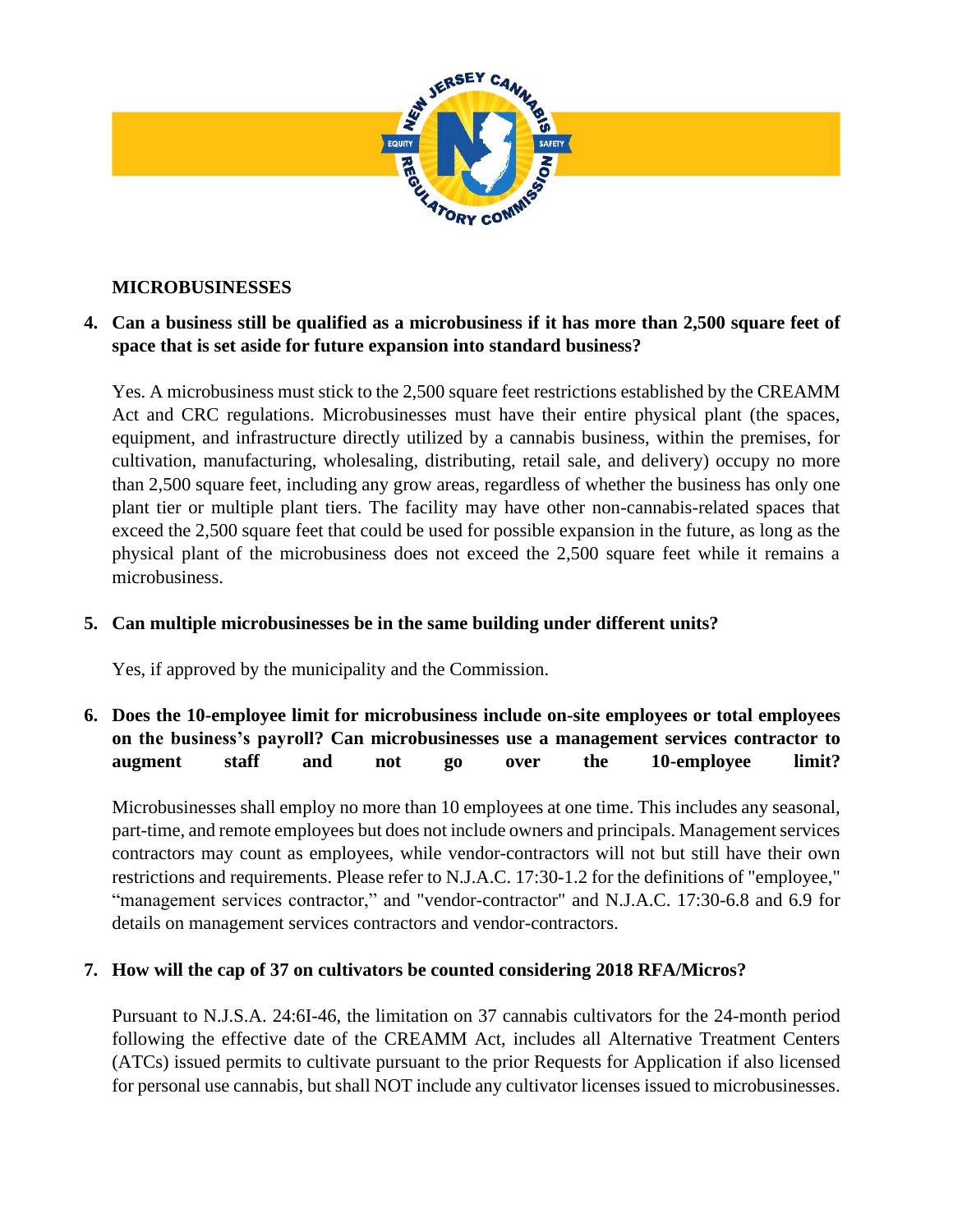

## **LEGACY/SUITABILITY**

# **8. I have a prior conviction for intent to distribute under 1 ounce. Do I fall under the social equity business?**

Please see N.J.A.C. 17:30-6.6 for a complete list of criteria to qualify as a Social Equity Business. To claim SEB status, a business must have more than 50% of its ownership meet one of two criteria: (a) have lived in an Economically Disadvantaged Area for 5 of the last 10 years and have a household income that is 80% or less of the average median household income in New Jersey, or (b) have been convicted of at least two disorderly persons offenses or at least one indictable offense related to marijuana or hashish. Possession with intent to distribute < 1 oz. of marijuana under N.J.S.A. 2C:35-5(b)(12) was an indictable offense related to marijuana or hashish, and a person would be eligible to be participate in the ownership of a Social Equity Business based on that conviction.

#### **9. How can "legacy" experience be demonstrated in the application?**

Applicants are not required to detail their experience operating in the legacy or unregulated market. Applicants are merely required to provide plans that demonstrate how the applicant intends to operate the business and comply with the relevant laws and regulations. Under law, applications submitted are not considered public records.

# **10. What "evidence of rehabilitation" can an applicant submit to avoid disqualification? What is the process to prove that someone has been rehabilitated? What factors are considered in this process?**

The CRC does not limit or prescribe what qualifies as evidence of rehabilitation. Factors the CRC will consider when determining whether there is clear and convincing evidence that an individual has been rehabilitated include but are not limited to: (i) time since last offense, (ii) time between offenses, (iii) recommendation letters, (iv) certificates of achievement, (v) community service, (vi) employment, (vii) evidence of family support, (viii) volunteer efforts, and (ix) civic engagement. Please refer to N.J.A.C. 17:30-7.12 and N.J.S.A. 2A:168A-1 et seq. for more details.

#### **APPLICATION PROCESS**

#### **11. Do I have to mail in my entity disclosure and personal history disclosure forms?**

No, you can submit them electronically, but license applicants should retain the originals in case they are requested by the CRC.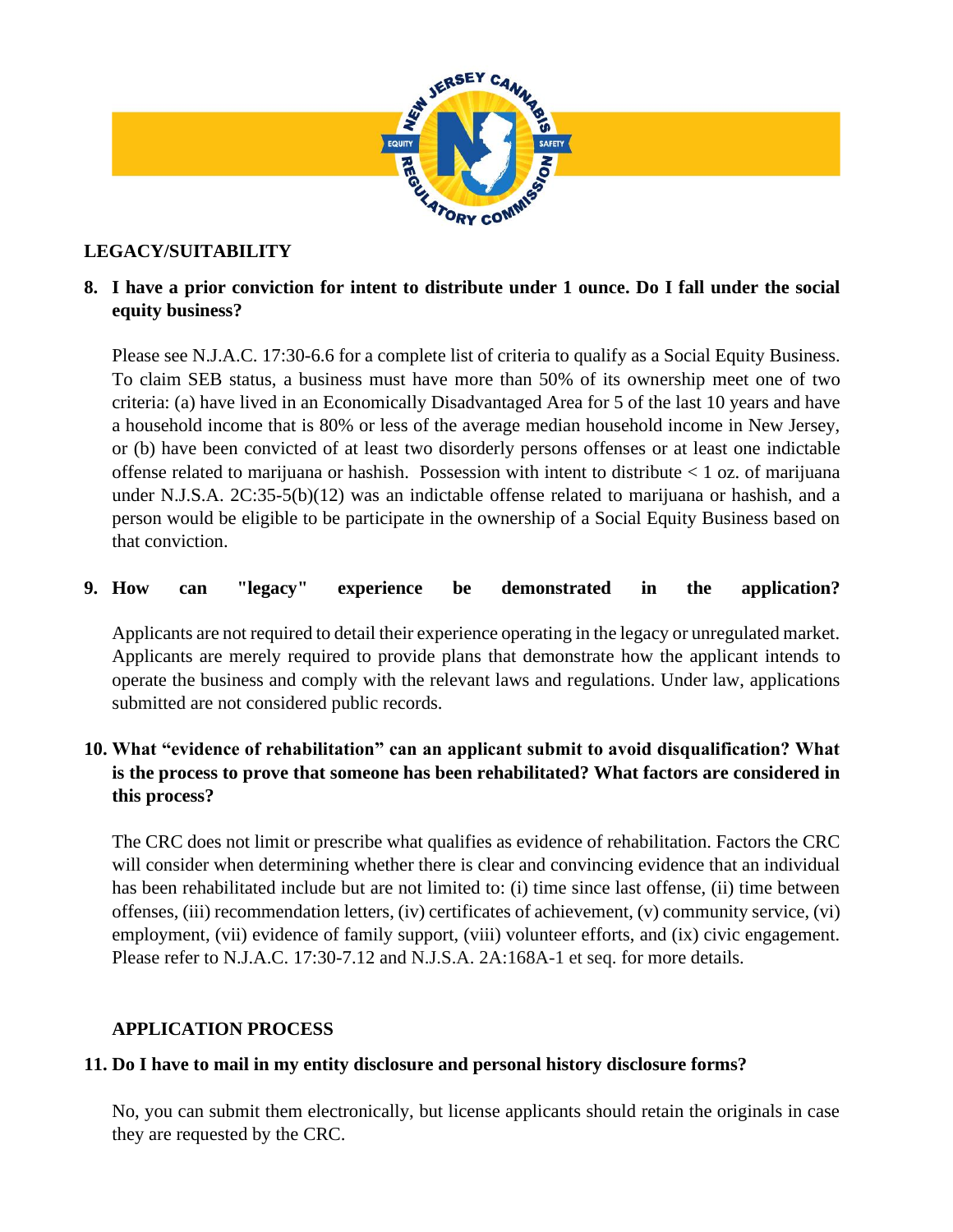

#### **12. What is the "license applicant disclosure form"?**

It is an Entity Disclosure Form filled out on behalf of the license applicant entity.

#### **13. If the personal history disclosure or entity disclosure forms are updated, do I need to fill out new versions?**

No, any version that has been made available at<https://www.nj.gov/cannabis/businesses/> can be used. However, if you are just starting your application, please download the most recent forms from that webpage. The CRC intends to continually update and improve our forms and application system, so if there are minor technical errors they will be fixed, and new forms will be released – but applicants can submit using the old versions.

## **14. What are the required forms for license applicants in addition to the online application?**

- Personal History Disclosure for all persons of interest.
- Entity Disclosure Forms for the license applicant entity and any entities of interest on the application.
- Signed Affidavits, Releases and Waivers completed by an individual authorized to sign on behalf of the license applicant.
- Social Equity Business attestation, if seeking to apply as a Social Equity Business.

# **15. What do I submit for "Background Check Verification"?**

All license applicants will be required to undergo a criminal history background check as part of the application process, however, at this time they do need to have been fingerprinted at the time of application. For Background Check Verification, please submit a letter signed by an individual legally authorized to sign on behalf of the license applicant that states all individuals on the application will comply with the necessary criminal history background check provisions.

Once the application is reviewed, the license applicant will be provided with detail and instructions for being fingerprinted.

#### **MISCELLANEOUS**

#### **16. Is a franchise considered a Management Services Contractor?**

This is dependent on how much ownership, supervision, and control the franchisor has over the franchisee. Refer to N.J.A.C. 17:30-1.2 for the definitions of "owner," "management services contractor," and "principal," N.J.A.C. 17:30-6.7, 6.9, and 6.10, as well as the CRC's October 13,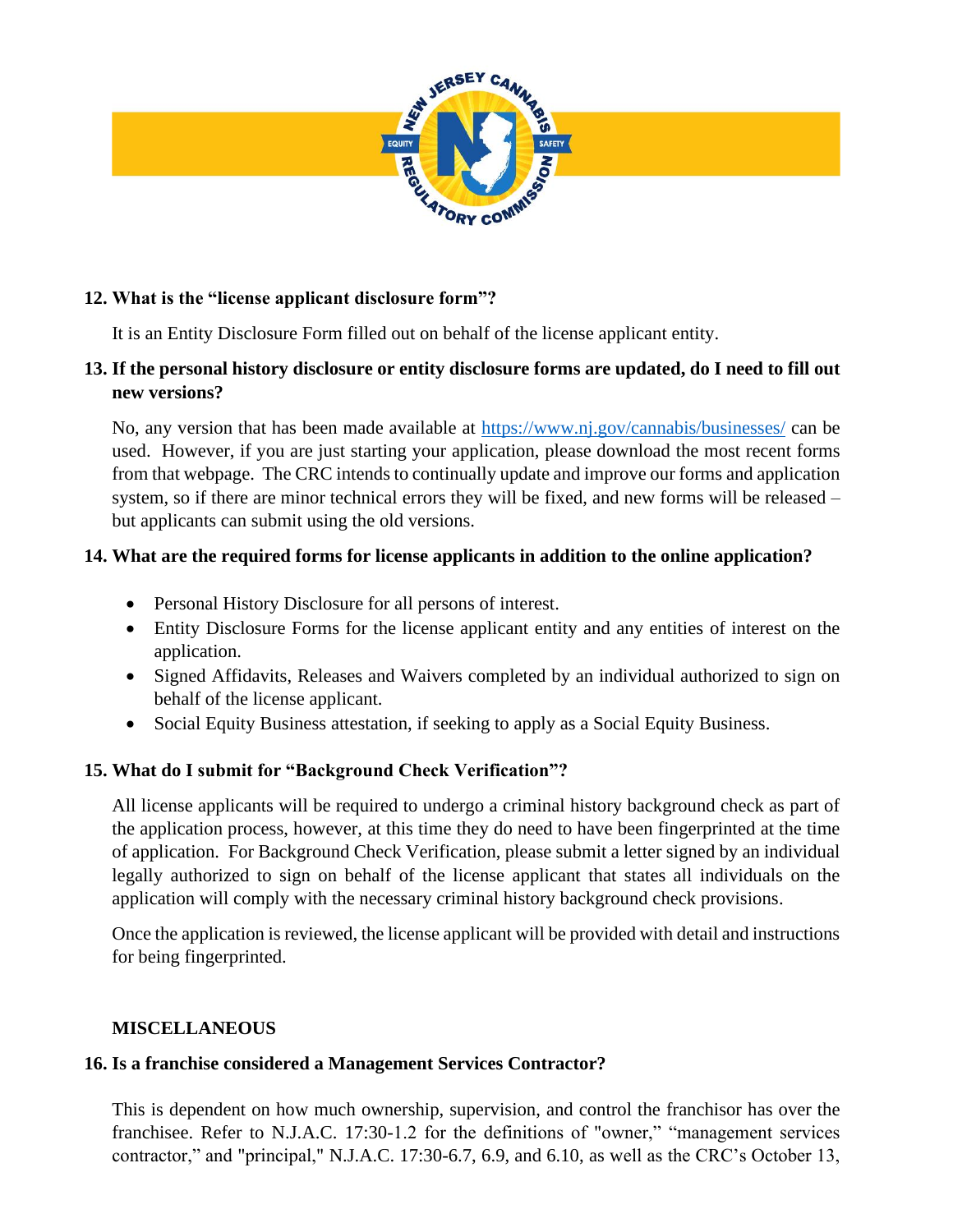

source agreements and how prospective cannabis business owners can protect themselves from unfair business agreements.

# **17. Does the restriction against alternative name use mean that businesses must include "LLC" or "Inc." in all its advertising? Does the restriction apply to businesses that were previously established and have a trade name listed on its NJ business registration certificate? Does the business need to go through a corporate name change with the State and IRS?**

A cannabis business shall only operate under its New Jersey registered entity name. Businesses with an alternate name or trade name that existed before August 19, 2021, can still apply for a cannabis license. But if the business is awarded a license, it can only operate under its registered name. Alternate names, trade names, or DBAs can be noted in an application to help the CRC verify the applicant's identity, but the alternate name cannot be used while conducting cannabis business activities (including advertisements). Previously existing businesses are not required to officially change their name with the State or IRS.

The prohibition on using alternate names does not apply to any alternative treatment center (ATC) that was issued a permit prior to July 2, 2019, or pursuant to an application submitted prior to July 2, 2019. However, an ATC that changes its name or alternate name on or after August 19, 2021, shall be subject to the alternate name restriction.

#### **18. Will retailers have to apply for a delivery license if they choose to deliver to end consumers?**

No. Cannabis retailers may choose to deliver to end consumers or use a Class 6 Cannabis Delivery Service license-holder to deliver items to consumers. Cannabis retailers engaging in delivery operations or activities must comply with N.J.A.C. 17:30-12.8.

## **19. Are there any regs around verbiage/words you are permitted or not permitted to have in your company name or is that controlled at the municipal level? Such as the word Cannabis?**

There is no prohibition on the use of the word "cannabis" in the business name. However, businesses should note that their names will be used in advertisements and location signage and must adhere to the limitations provided for at N.J.A.C. 17:30-14.1 and 14.2, as well as any municipal ordinances or restrictions.

**20. N.J.S.A. 24:6I-35 prohibits cannabis retailers from being located "in or upon any premises which operates a grocery store, delicatessen, indoor food market, or other store engaging in retail sales of food [or] licensed retail sales of alcoholic beverages." How will this work for a shopping mall or strip mall?**